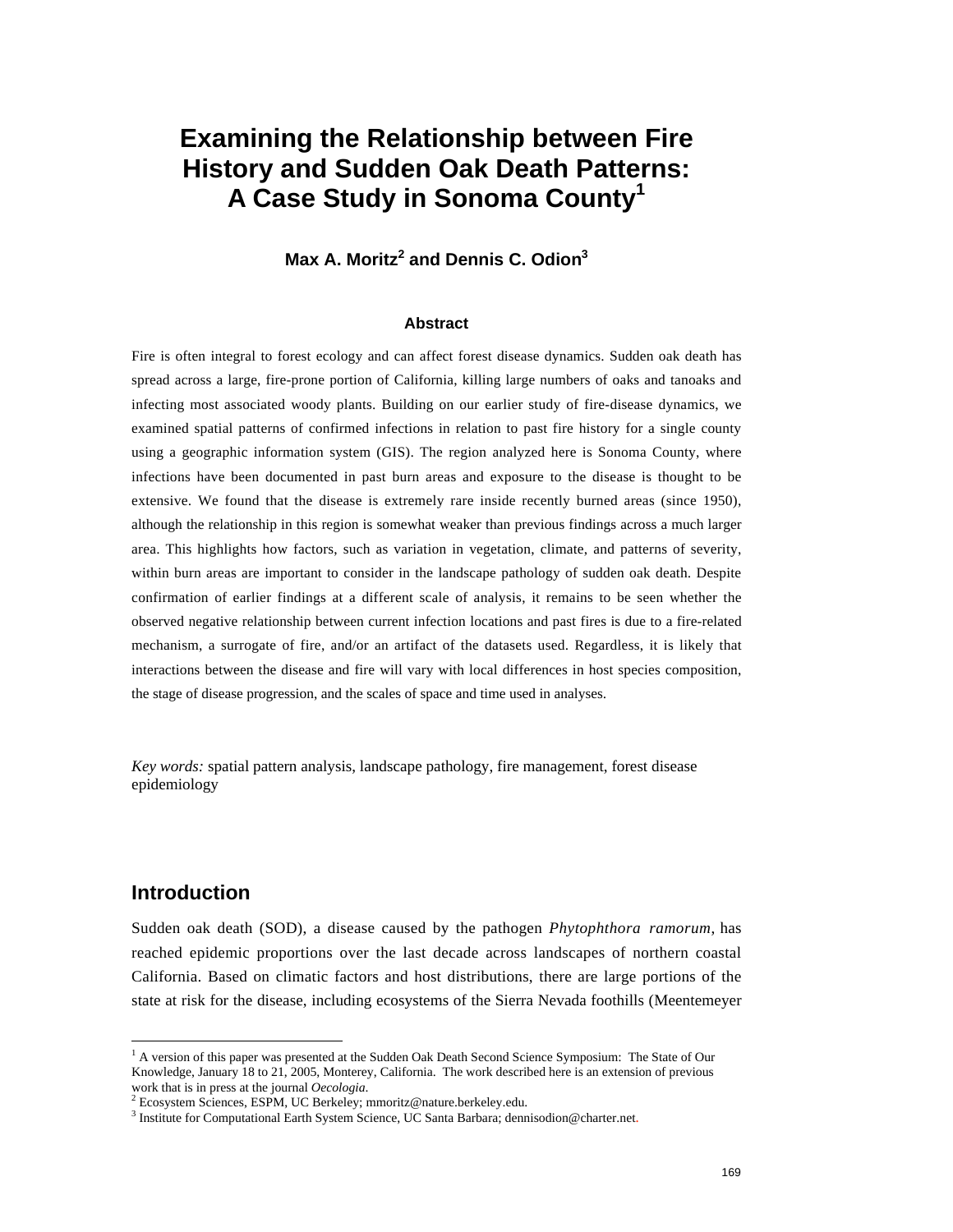and others 2004, Guo and others 2005). Suitable habitat for the disease may exist over extensive areas in the western U.S. and beyond, and there is great concern over the cascading ecological effects that will occur in affected areas (Rizzo and others 2002, Rizzo and Garbelotto 2003). A variety of modeling tools exist for predicting the spatial-temporal dynamics of plant disease epidemics (van Maanen and Xu 2003), although presently not enough is known about SOD to parameterize such models.

Forest diseases involve interactions among pathogens and hosts in heterogeneous, dynamic environments (Lundquist and Klopfenstein 2001), all of which are components of the plant "disease triangle." This conceptual model illustrates a fundamental paradigm in plant pathology: that is, the existence of a disease caused by a biotic agent requires the interaction of a pathogen, susceptible hosts, and an environment favorable to disease development (Stevens 1960). Recently there has been increasing awareness of landscape-scale factors in forest diseases, exemplified by the emergence of "landscape pathology" as a field of study (Holdenrieder and others 2004). This approach is an extension of the traditional disease triangle that explicitly includes coarse-scale landscape patterns and processes as part of disease dynamics. Examples include landscape fragmentation effects on pathogen dispersal and how vegetation diversity patterns might limit the availability of susceptible hosts (Holdenrieder and others 2004).

Fire is one of the dominant pattern-forming forces on terrestrial landscapes (Bond and others 2005), and it is an important natural disturbance in ecosystems currently impacted by SOD. Our goal has, therefore, been to understand the strength and possible causes of a relationship between past fires and current disease patterns (Moritz and Odion 2005). Given how little is known about the landscape pathology of SOD and the possible role of fire, here we reanalyze fire-disease patterns in a specific area, to see if our earlier findings hold at a finer spatial scale. We also discuss how geographic variation in fire and processes it affects at different scales of space and time may influence the landscape pathology of the disease. While there are many ways fire can influence the landscape pathology of the disease, specific mechanisms must be identified to confirm that the observed spatial relationship between current *P. ramorum* infections and long unburned areas is caused by fire.

#### **Case Study: Sonoma County**

The analysis presented in this paper is an extension of previous analyses (*fig. 1a*), which are described elsewhere in detail (Moritz and Odion 2005). In our earlier work we found a strong and consistent negative relationship between *P. ramorum* infections across northern California and the locations of fires since 1950, and this relationship was robust under different scenarios of susceptibility in host abundance and elimination of spatially dependent sample observations. Notably, we also found that the reduced probability of infections within areas burned in the past was not due to undersampling in previously burned areas, supporting the hypothesis that past fire occurrence is somehow important in the spread of the disease. Sonoma County contained the portion of the study area in which the relationship appeared to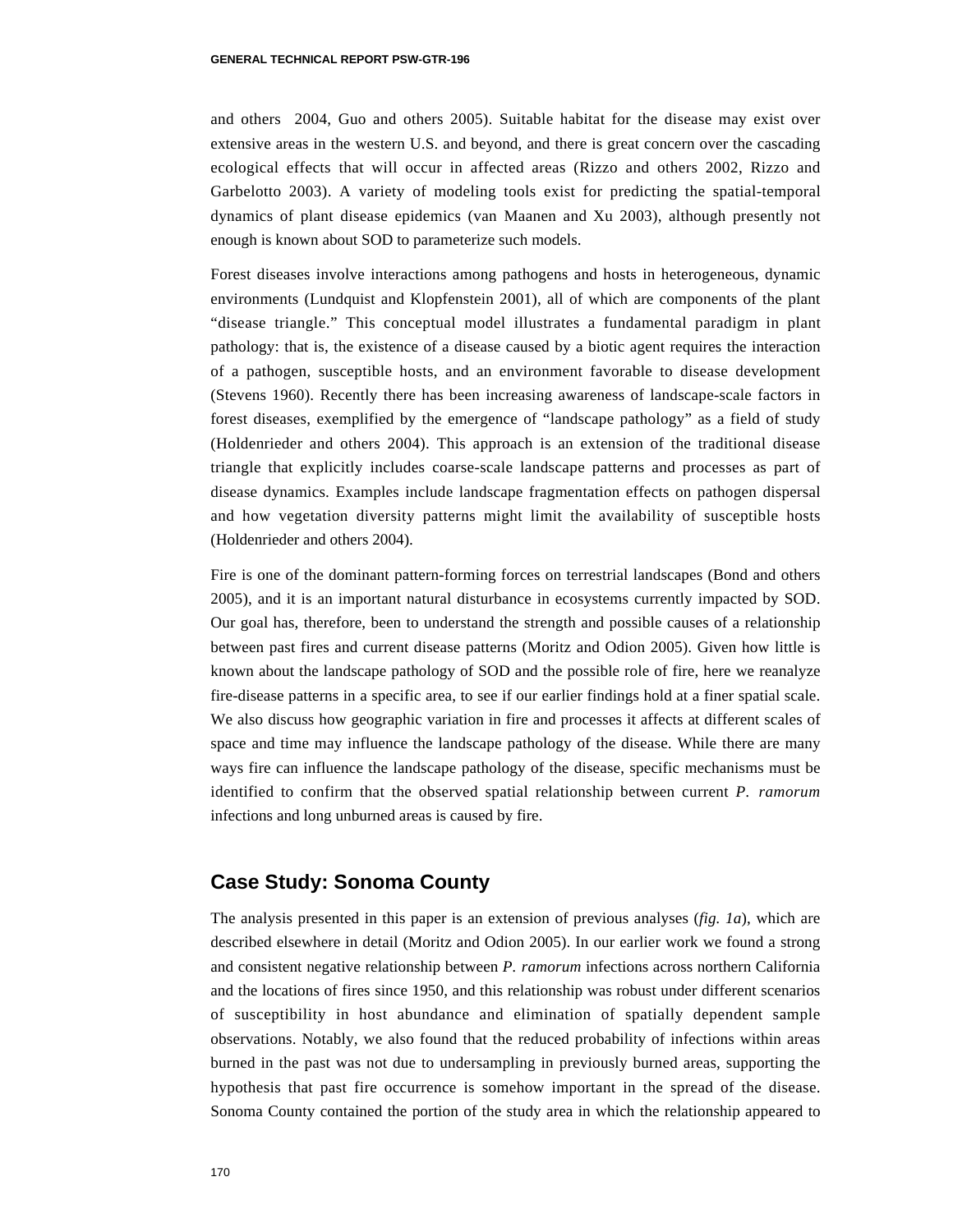be weakest, because it was the only region in which infections were found in past burned areas. Sonoma County is also thought to be an area that has been completely exposed to *P. ramorum*, which may not be the case for all susceptible landscapes examined in our earlier study (D. Rizzo, personal communication). In this paper we examine Sonoma County in particular (*fig. 1b*) to address possible concerns about variation in pathogen exposure across a study area, and to test the fire-disease relationship in a region where it appears to be least robust. This case study will also allow for a finer spatial scale of analysis; however, the temporal scale will remain the same as in Moritz and Odion (2005).

# **Methods and Data**

The infection database used for this study contains confirmed *P. ramorum* infection locations as of October 2002, reported through the California Oak Mortality Task Force (COMTF) (Kelly and others 2004). Only those samples testing positive and not originating from a nursery were used in our analyses, which were restricted to Sonoma County (*fig. 1b*). We used the mapped fire history in a GIS format from the California Department of Forestry and Fire Protection  $(CDF)^4$  and merged this with a supplemental CDF coverage of management burns. We then used a GIS to identify portions of the landscape that had burned in the relatively recent past (i.e., since 1950) and those we considered "long unburned" for further analysis. It is worth noting that these mapped fire databases omit many of the smaller fires that have occurred in the past (in other words  $\lt \sim 120$  ha, based on official documentation); however, these fires cumulatively account for a very small proportion of the landscape burned over time. In addition, many areas burned in past smaller fires have been subsequently reburned in larger, mapped events, so omission of small fires in the database should not bias analyses.

 <sup>4</sup> See http://frap.cdf.ca.gov/data/frapgisdata/select.asp for additional details and metadata documentation.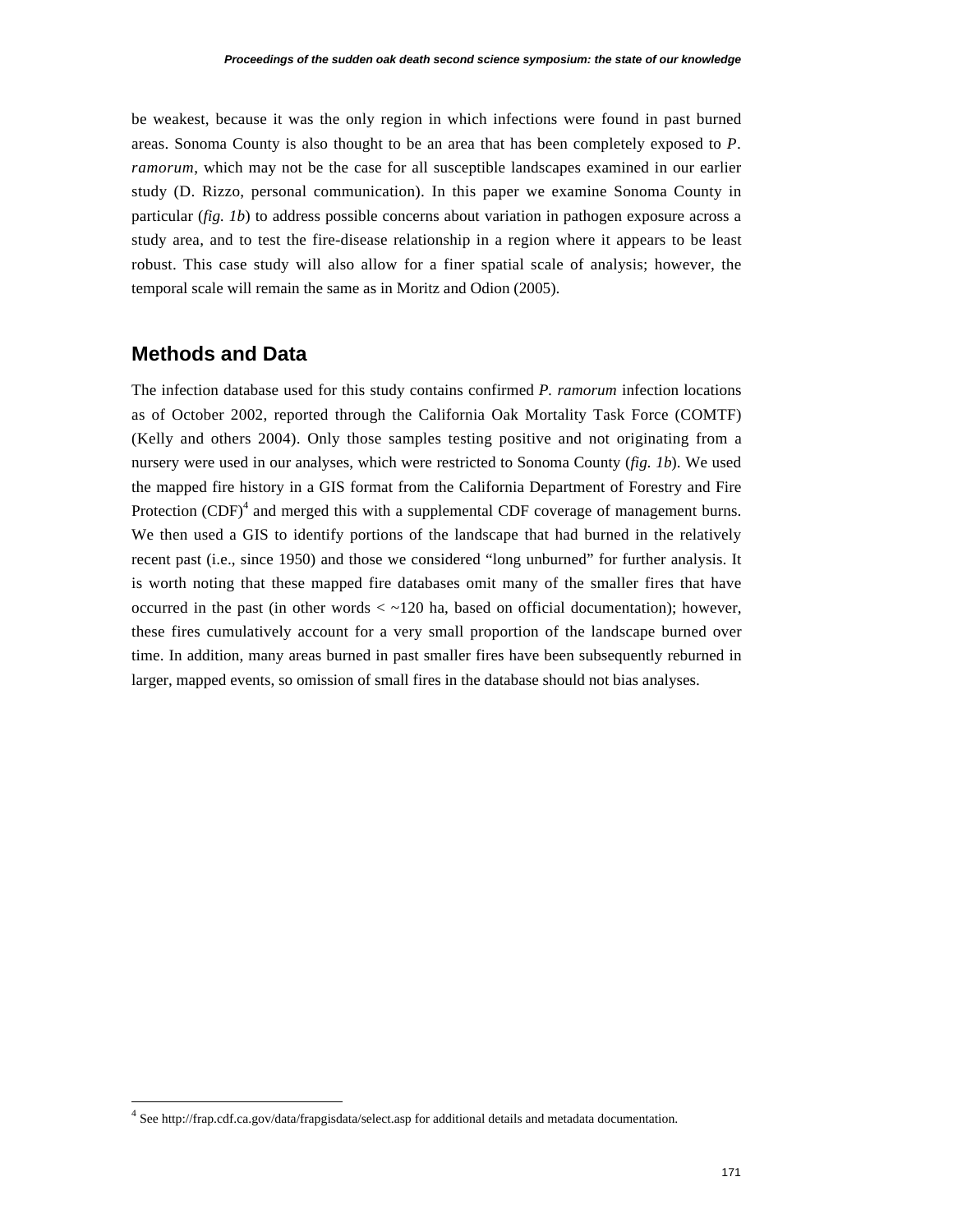

**Figure 1—**Map of study area. Panel a) shows the portion of California analyzed in Moritz and Odion (2005), which extended approximately 61 km inland from the Pacific coastline; mapped fire history (1950-2000) is shown in red, and Sonoma County is highlighted with a green border. Panel b) shows the study area of Sonoma County analyzed here, with landscape susceptibility scenario L3 in brown, past fire perimeters in red, and positive *P. ramorum* infection locations shown as points; infections points located in past burns are shown in yellow, while others are in light blue. See text for details about infection sampling and vegetation scenarios used in analyses.

As in Moritz and Odion (2005), we examined the strength and consistency of the fire-disease relationship in Sonoma County using different sampling and landscape susceptibility scenarios. We did this because the original COMTF database had been populated by sampling symptomatic plants on an *ad hoc* basis, so it was possible that an observed relationship between infections and past fires could be due to how one defined the study area for analysis, or artifacts of sampling. We found that the original sampling effort was actually biased somewhat toward sampling in past burned areas (Moritz and Odion 2005), which makes the consistent negative relationship in fire-disease patterns even more striking. Although we discuss the issue of possible sampling bias later in this paper (see Assumptions and Limitations section), we do not reanalyze the sampling effort itself (in other words including samples testing negative) further.

For the Sonoma study area, we employed three landscape susceptibility scenarios. These were based on the abundance of susceptible host species in vegetation units mapped for the California Gap Analysis Project (Davis and others 1998), which contain floristic detail on the extent of vegetation types (in other words primary, secondary, and tertiary coverages) within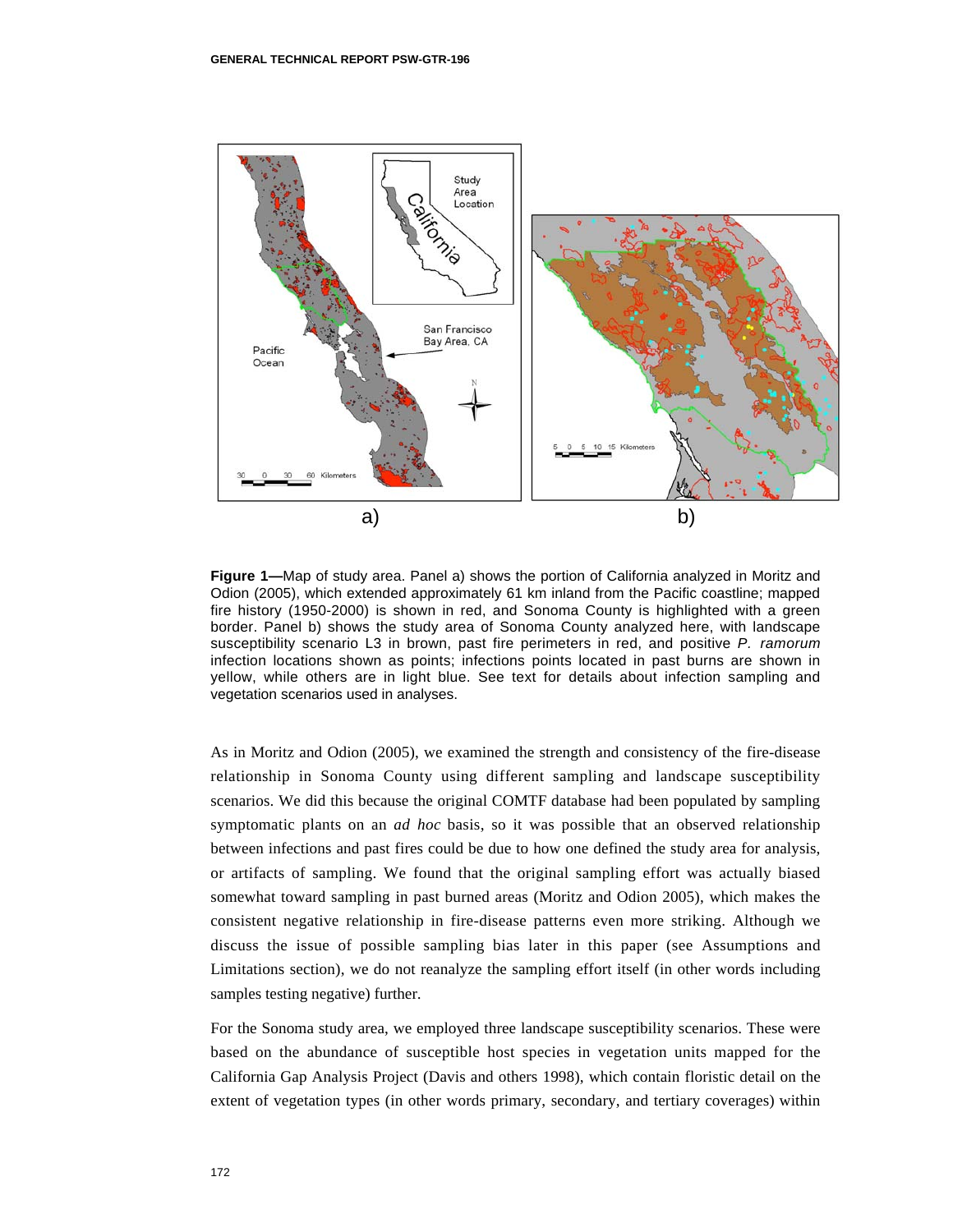mapped polygons. Details of these scenarios are given in Moritz and Odion (2005), although the following provides an overview of the screening categories resulting from characteristics of the dominant mapped vegetation types: L1 specifies that susceptible vegetation dominates the primary, secondary, or tertiary types; L2 requires that either the primary or secondary vegetation types are of susceptible species; and L3 means that the primary cover type must be mapped as susceptible vegetation<sup>5</sup>. This approach produced a gradient of increasingly restrictive screens, progressively excluding areas that might fall near urban and/or agricultural landscapes.

Plant diseases can result in clustered symptoms and infections, and many samples from the COMTF database were collected in close proximity. For these reasons, it is likely that many of these samples do not constitute spatially independent observations. To create an alternative subsampling scenario to address possible spatial dependence issues in sampling, we aggregated closely spaced sample points into "sites." Based on published information on clustering of *P. ramorum* symptoms at 100 to 300 m (Kelly and Meentemeyer 2002), we chose a conservative buffer distance of 400 m. For the COMTF positive infections in Sonoma County, this aggregation process resulted in  $n=89$  sample points and  $n=34$  sample sites.

To investigate the spatial relationship between positive infection locations and fire history, given the two sampling scenarios and three landscape susceptibility scenarios, we tested the null hypothesis that the proportion of infections in previously burned areas is not lower than would be expected by chance. The expected value was based on the proportion of each landscape susceptibility scenario (L1-L3) that had burned since 1950 within the boundaries of Sonoma County. We used a test statistic based on the normal approximation to the binomial distribution, representing the portion of a normal distribution lying beyond a given normal deviate (Zar 1999).

# **Results and Discussion for Sonoma**

Similar to our earlier findings statewide, in Sonoma County we found fewer positive *P. ramorum* infections in areas burned in the relatively recent past (in other words since 1950). When original COMTF sampling points were compared to mapped fire history patterns, there were consistently far fewer infections in burns than expected, based on the proportion of Sonoma County that had burned in the past (top half of Table 1). After aggregating closely spaced sample points into sites, the negative relationship between infection locations and past fires is not as statistically strong; however, the relationship is still weakly significant for landscape susceptibility scenario L3, the most spatially restrictive vegetation screen (last row of Table 1). One caveat worth mentioning is that the relatively low number of observations for sites ( $n \approx 30$ ) raises questions about the statistical power of this test (in other words normal approximation to the binomial).

 <sup>5</sup> Primary, secondary, and tertiary refer to the 3 vegetation communities that dominate, in order of their spatial extent, each mapped unit on the landscape.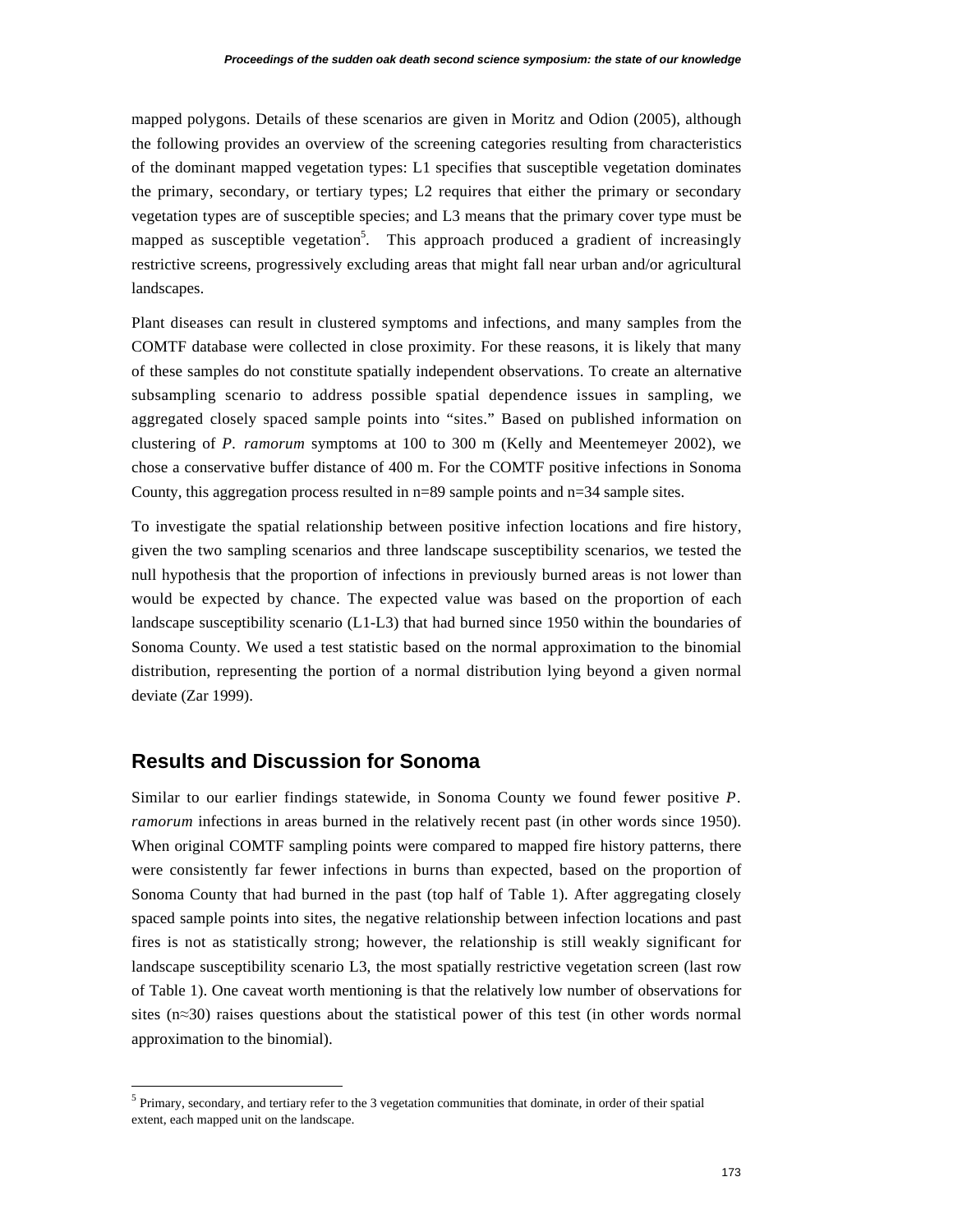| <b>POINTS</b>             | Landscape<br>area (ha) | Landscape<br>burned (ha) | <b>Proportion</b><br>(expected) | <b>Infections</b><br>in scenario | <b>Infections</b><br>burned | <b>Proportion</b><br>(observed) | P-value   |
|---------------------------|------------------------|--------------------------|---------------------------------|----------------------------------|-----------------------------|---------------------------------|-----------|
|                           |                        |                          |                                 |                                  |                             |                                 |           |
| Scenario L1:              | 294751                 | 54343                    | 0.1844                          | 85                               | 7                           | 0.0824                          | 0.0067    |
| Scenario L <sub>2</sub> : | 290666                 | 53933                    | 0.1856                          | 83                               | $\overline{7}$              | 0.0843                          | $0.0088*$ |
|                           |                        |                          |                                 |                                  |                             |                                 |           |
| Scenario L3:              | 245716                 | 50344                    | 0.2049                          | 82                               | 6                           | 0.0732                          | $0.0016*$ |
|                           |                        |                          |                                 |                                  |                             |                                 |           |
|                           |                        |                          |                                 |                                  |                             |                                 |           |
|                           |                        |                          |                                 |                                  |                             |                                 |           |
| <b>SITES</b>              |                        |                          |                                 |                                  |                             |                                 |           |
|                           |                        |                          |                                 |                                  |                             |                                 |           |
| Scenario L1:              | 294751                 | 54343                    | 0.1844                          | 31                               | 4                           | 0.1290                          | 0.2134    |
|                           |                        |                          |                                 |                                  |                             |                                 |           |
| Scenario L <sub>2</sub> : | 290666                 | 53933                    | 0.1856                          | 30                               | $\overline{4}$              | 0.1333                          | 0.2310    |
| Scenario L3:              | 245716                 | 50344                    | 0.2049                          | 29                               | 3                           | 0.1034                          | $0.0880*$ |
|                           |                        |                          |                                 |                                  |                             |                                 | $\ast$    |
| <b>Service</b>            |                        |                          |                                 |                                  |                             |                                 |           |

**Table 1***—Results for spatial analyses of whether infection locations occur less frequently in previously burned areas than expected; study area is limited to Sonoma County.*

Significantly lower than expected,  $= .05$  **\*\*** Weakly significant,  $= .10$ 

In comparison to our earlier analyses across a larger area (*fig 1a*), evidence for a negative relationship between SOD and fire history is not as strong in Sonoma County. The weaker statistical results for Sonoma County were to be expected, given that this is the only county in which any COMTF positive infections were found in past burned areas. In a statistical sense, this is at least partially offset by the fact that more of Sonoma County has burned since 1950 (18 to 20 percent; Table 1) than in our earlier study area (13 to 15 percent; Moritz and Odion 2005). Regardless, several of the scenarios analyzed for Sonoma County did still show a significant apparent avoidance of the disease in places that have burned in the last 50 years.

#### **Assumptions and Limitations**

We have already described several possible fire-related mechanisms for the observed negative relationship between past fire locations and current *P. ramorum* infections (Moritz and Odion 2005). In short, there are many fire-related factors that can affect the three sides of the plant disease triangle, such as changes in host densities, plant stress levels due to mineral nutrition, or effects of the chemical environment on the pathogen. The observed negative spatial relationship may be caused by fire-related mechanisms, and we have ongoing research in this area. However, it may also be due to something closely correlated with fire patterns and/or an artifact of the datasets themselves. Here we focus on several important caveats about the data used in this study and other possibly confounding factors.

As mentioned above, one concern about the observed relationship between past fires and current infection locations is that it could be caused by a sampling bias with respect to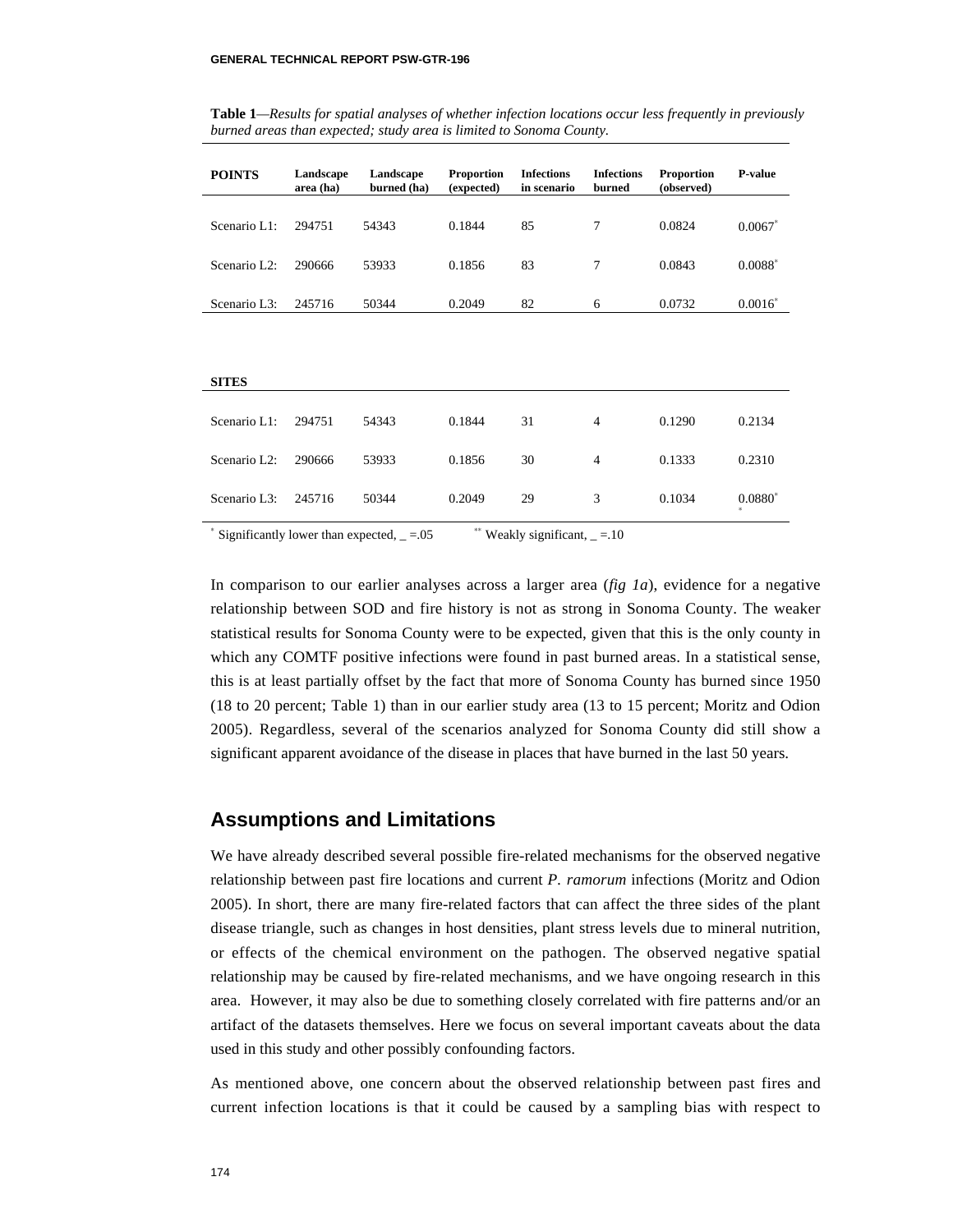previously burned areas. We addressed this issue in Moritz and Odion (2005) by examining the overall sampling effort, using a subset of the COMTF sample points from the California Department of Food and Agriculture (CDFA). The CDFA subset contained sampling locations taken for symptomatic plants, regardless of infection status (in other words both positive and negative for *P. ramorum*), and we tested these to see if there had been undersampling with respect to fire history. In our analysis we found that symptomatic samples were being taken roughly as often in past burned areas as one would expect by chance, and even significantly more often in some scenarios. This is based on the assumption that the CDFA data were representative of the overall sampling effort. While this might be additional evidence to support a hypothesis that burned areas are less susceptible to *P. ramorum*, there are additional considerations. If a substantial number of samples found to be negative for *P. ramorum* were erroneous, which may be the case (M. Garbelotto personal communication), then *P. ramorum* could be much more common in areas burned since 1950 than the confirmed positive infection data suggest. Without good estimates of how often one might expect false positives in different parts of the study area, among different host species, and in burned versus unburned areas, it is difficult to asses how strongly this issue may influence findings (in other words by raising the number of additional positive infections in previously burned areas).

Regardless of uncertainty due to inconsistent identification of *P. ramorum* in samples, a CDFA sample testing negative was about twice as likely to have been taken in a past burned area as a positive (data not shown). It is interesting that more sampling may have been done in burned areas (Moritz and Odion 2005), and, for whatever reason, it appears there are many plants that are symptomatic for *P. ramorum* in places that have burned relatively recently. Perhaps the most likely reason for concentrated sampling for SOD in burns and failure to document *P. ramorum* is that much similar mortality may have occurred there as a result of bark beetles, which can increase after fire. In fact, McPherson and others (these proceedings) reported more rapid mortality in bark beetle infested hosts, and the trees they monitored were in or near very recent burn areas. In addition, many symptomatic samples may test positive for other plant diseases (for example, *Phytophthora* spp.), which could be more likely to occur in areas burned since 1950.

A further complication is that human activities that may affect both fire and the disease are not randomly dispersed on the landscape: 1) Fire patterns, in particular the locations of ignitions, can often be associated with the road network; 2) Fire suppression efforts typically utilize the road network and are often strongest near areas of human habitation; and 3) Fire size and frequency can be affected by fragmentation of natural vegetation patterns due to both urban and rural development. Despite our findings of sampling patterns being unbiased with respect to fire history, one might still question whether fire-disease dynamics are somehow strongly driven by human population patterns, road locations, and/or access constraints. Our landscape susceptibility scenarios L1-L3 indirectly address this concern, as they progressively exclude portions of the landscape that may be affected by human activities. The negative relationship between SOD and fire history was consistently statistically significant across these analyses (Moritz and Odion 2005), as were several of the scenarios examined here for Sonoma County.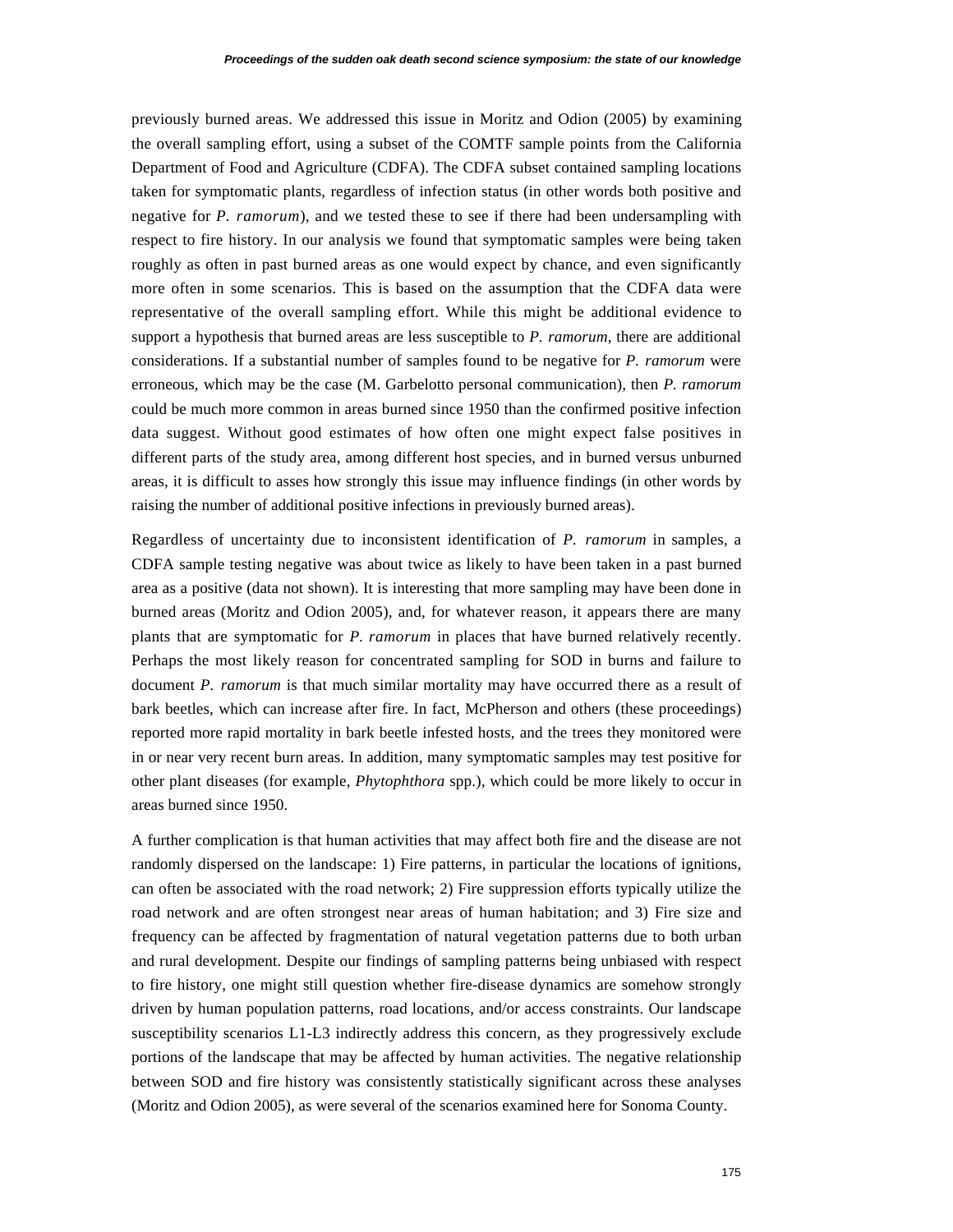# **Conclusions**

Just as there is spatial variation in the risk of *P. ramorum* infections based on patterns of host distribution and climatic factors (Meentemeyer and others 2004, Guo and others 2005), there will be natural spatial variation in many different fire regime parameters (in other words fire intensity, size, season, frequency) within and between different ecosystems. The spatial variability of fire at microscales can even be considerable. For example, continuous temperature measurements by sensors less than 0.5 m apart can vary as greatly as among sensors several meters apart, with overall levels of heating at the soil surface varying by over an order of magnitude (Odion and Davis 2000). Factors such as the hydrophobicity of soil, organic matter consumption, and thermal alteration of soil chemistry may, therefore, show considerable fire-related variation at relatively fine spatial scales. Such variation may interface with the life history of *P. ramorum* dispersed to new areas, for example by human activities (Cushman and Meentemeyer, these proceedings). It is also likely that the factors that drive ongoing disease progression in a given location are different from those that may control the initial invasibility of an ecosystem, and fire-related effects on the disease will probably vary by the host species in question. We may therefore expect substantial variation in how a firedisease relationship manifests itself, depending on the stage of disease progression and the scales of space and time used in examining the landscape pathology of SOD.

Spatial analysis of Sonoma County's fire history and locations of confirmed *P. ramorum* infections from the COMTF database supports our earlier findings of an apparently lower probability of *P. ramorum* in places that have burned in the relatively recent past. Nonetheless, further research is needed to determine whether this relationship is due to a firerelated mechanism, a surrogate of fire, and/or an artifact of available datasets. The differences between prescribed burns and past wildfires must also be understood before advocating fire as a tool in managing *P. ramorum* infections (Moritz and Odion 2004). Little is known about fire-disease dynamics in the ecosystems affected by SOD and the landscape pathology of this disease is likely to be complex.

# **References**

- Bond, W.J.; Woodward, F.I.; and Midgley, G.F. 2005. **The global distribution of ecosystems in a world without fire***.* New Phytologist 165: 525-538.
- Davis, F.W.; Stoms, D.M.; Hollander, A.D.; Thomas, K.A.; Stine, P.A.; Odion, D.C.; Borchert, M.I.; Thorne, J.H.; Gray, M.V.; Walker, R.E.; Warner, K.; and Graae, J. 1998. **The California Gap Analysis Project – Final Report***.* University of California, Santa Barbara, http://www.biogeog.ucsb.edu/projects/gap/gap\_home.html.
- Guo, Q.; Kelly, N.M.; and Graham, C.H. 2005. **Support vector machines for predicting distribution of Sudden Oak Death in California**. Ecological Modeling 182: 75-90.
- Holdenrieder, O.; Pautasso M.; Weisberg, P.J.; and Lonsdale, D. 2004. **Tree diseases and landscape processes: the challenge of landscape pathology**. Trends in Ecology and Evolution 19: 446-452.
- Kelly, N.M. and Meentemeyer, R. 2002. **Landscape dynamics of the spread of Sudden Oak Death.** Photogrammetric Engineering and Remote Sensing 68: 1001-1009.

Kelly, N.M.; Tuxen, K.A.; and Kearns, F.R. 2004. **Geospatial informatics for management of a new**